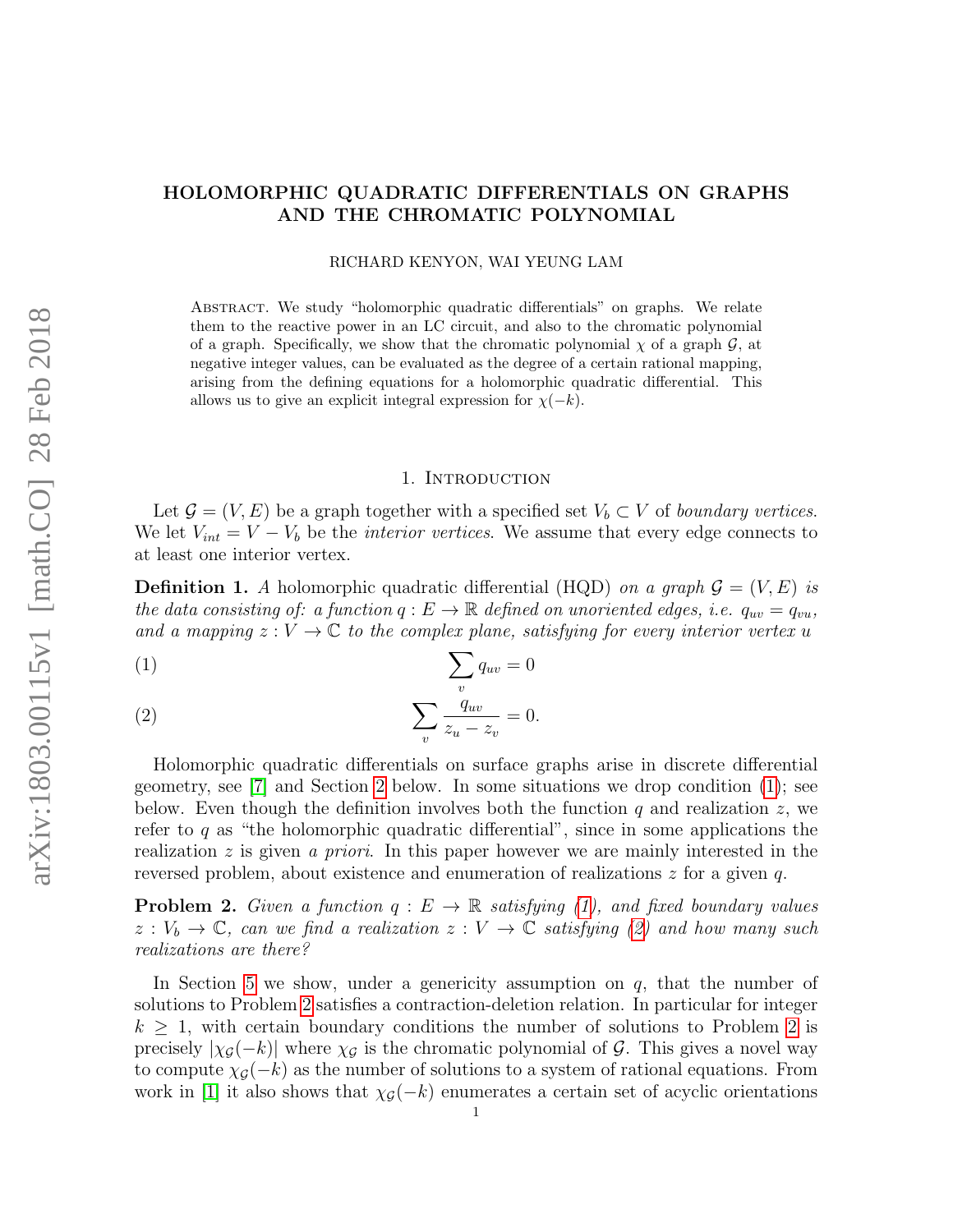of a related graph: see Theorem [8.](#page-8-0) This enumeration appears to be distinct from the one given by Stanley in [\[8\]](#page-11-1), who also enumerated  $\chi_{\mathcal{G}}(-k)$  with a set of orientations.

We give an explicit integral formula for  $\chi_{\mathcal{G}}(-k)$  in Theorem [9](#page-9-0) below. Computing  $\chi_{\mathcal{G}}(k)$  is generally #P-complete; for  $k \geq 3$ , even approximating  $\chi_{\mathcal{G}}(k)$  to within a constant factor (in polynomial time) is NP-hard [\[5\]](#page-10-1). In principle one can approximate  $\chi_{\mathcal{G}}$  at negative integer values using the integral formula [\(10\)](#page-9-1) which has positive integrand. However since the integrand is oscillatory it is not clear how quickly one can approximate this integral for general graphs.

While condition  $(1)$  is important for geometric applications, since it implies a Möbius invariance for the set of realizations (see Section [3.1](#page-1-1) below), it is less relevant for the applications to circuits and colorings which are our concern in this paper. We explain how and why we can drop condition [\(1\)](#page-0-0) in certain situations in Section [3.1](#page-1-1) below.

#### 2. Background

<span id="page-1-0"></span>Holomorphic quadratic differentials have a surprising number of geometric applications. They were introduced in [\[7\]](#page-11-0) for cell decompositions of surfaces. For a triangulated disk in the plane, it was shown there that there is a one-to-one correspondence between holomorphic quadratic differentials, infinitesimal (discrete) conformal deformations, discrete harmonic functions for the cotangent Laplacian and discrete minimal surfaces.

In the case where the graph is a cell decomposition of a surface, Problem [2](#page-0-2) is equivalent to finding a polyhedral surface in space (with combinatorics dual to  $\mathcal{G}$ ) with prescribed curvature on edges

$$
q_{uv} = \ell_{uv} \tan \frac{\alpha_{uv}}{2}
$$

where  $\ell$  and  $\alpha$  denote edge lengths and dihedral angles, respectively. Indeed, the dihedral angles of such a surface are determined by the face normals, whose stereographic projection yields a realization z in the plane satisfying [\(2\)](#page-0-1). The condition  $\sum_{v} q_{uv} = 0$ indicates that the mean curvature on each face vanishes and thus the polyhedral surface is a discrete minimal surface [\[6\]](#page-10-2).

For graphs not associated to surfaces, there are other applications. For example, without the first condition  $(1)$ , the equation  $(2)$  was studied in [\[1\]](#page-10-0) in the context of the Dirichlet problem on graphs with fixed edge energies.

As another illustration of where HQDs arise in circuits, we show below (section [4\)](#page-4-0) that holomorphic quadratic differentials (without condition  $(1)$ ) arise as the *reactive* power in an LC circuit associated to the graph.

<span id="page-1-1"></span>Not every realization  $(z_v)_{v\in V}$  of a graph possesses a holomorphic quadratic differential q. For a fixed realization, finding a holomorphic quadratic differential involves solving a system of linear equations with E unknowns and  $3V_{int}$  constraints, and  $E - 3V_{int}$ can be positive or negative. Even when it is negative, however, there may be nontrivial solutions. For example, realizations of the  $\mathbb{Z}^2$ -lattice equipped with  $q=1$  on horizontal and  $q = -1$  on vertical edges include *orthogonal circle patterns*, see [\[2\]](#page-10-3).

### 3. Preliminaries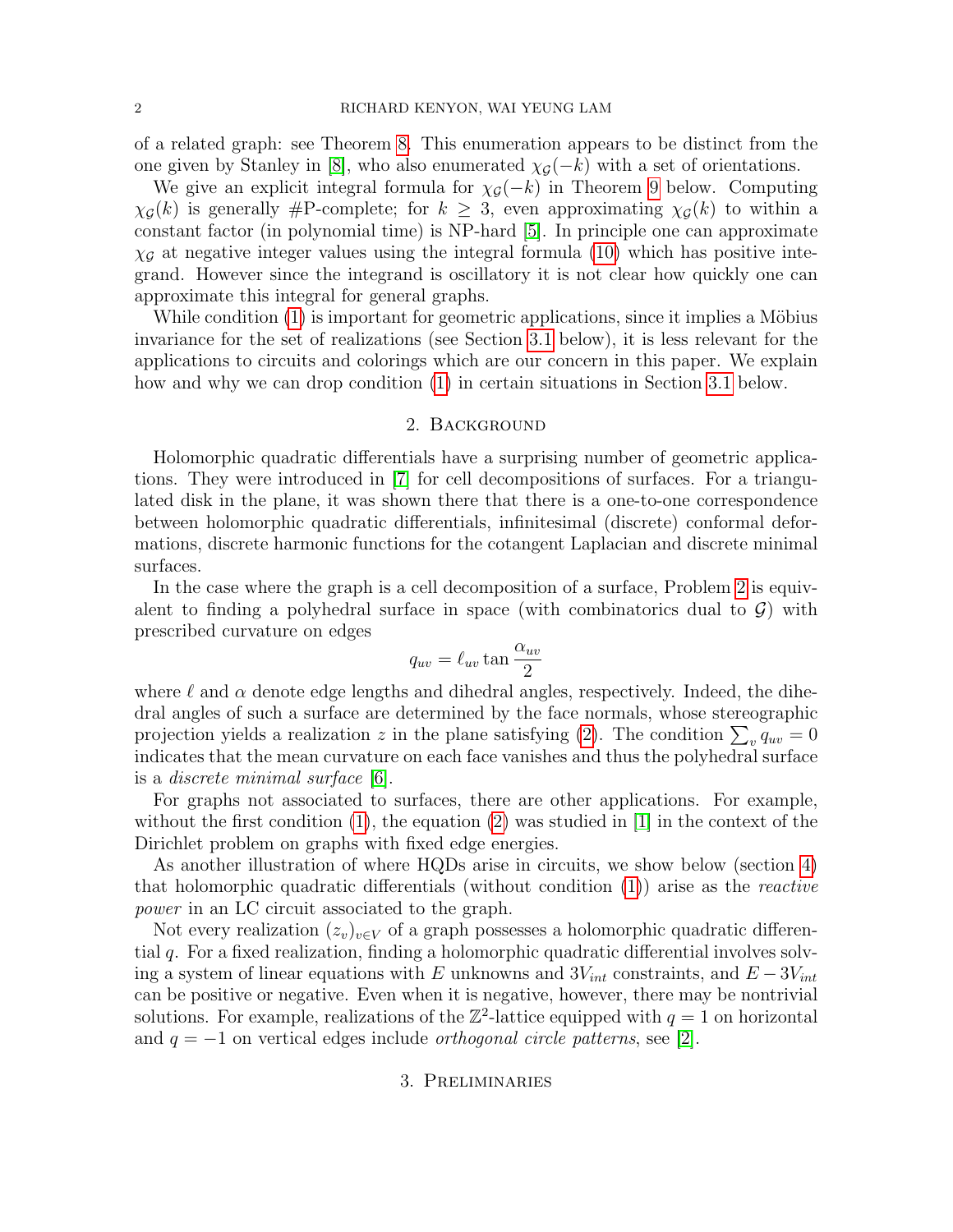3.1. Möbius invariance. Given a realization  $(z_v)$  of G with HQD  $(q_{uv})$ , and a Möbius transformation  $\phi : \hat{\mathbb{C}} \to \hat{\mathbb{C}}$ , The tuple  $(\phi(z_v))_{v \in V}$  is also a realization with the same HQD. To see this, note that it is true when  $\phi(z) = az + b$  is affine, so it suffices to prove when  $\phi(z) = 1/z$  (since every Möbius transformation is a composition of affine transformations and inversions).

However when  $\phi(z) = 1/z$  we can write

$$
\sum_{v} \frac{q_{uv}}{\phi(z_u) - \phi(z_v)} = -z_u \sum_{v} \frac{q_{uv}z_v}{z_u - z_v}
$$

$$
= -z_u \sum_{v} \frac{q_{uv}(z_v - z_u + z_u)}{z_u - z_v}
$$

$$
= -z_u \left( \sum_{v} q_{uv} + z_u \sum_{v} \frac{q_{uv}}{z_u - z_v} \right)
$$

$$
= 0.
$$

As a special case, suppose G has a boundary vertex  $v_0$  attached to *every* interior vertex, with value  $z(v_0) = z_0$  in some realization. Compose this realization with a Möbius transformation taking  $z_0$  to  $\infty$ . Then we obtain a realization of the smaller graph  $\mathcal{G} \setminus \{v_0\}$  satisfying [\(2\)](#page-0-1), but without the condition [\(1\)](#page-0-0). Conversely let q be an arbitrary function on the edges of  $\mathcal{G} \setminus \{v_0\}$  and find a realization of  $\mathcal{G} \setminus \{v_0\}$  satisfying [\(2\)](#page-0-1). Then on G defining  $q_{uv_0}$  for each u so that [\(1\)](#page-0-0) is satisfied, we find a realization of  $\mathcal G$  with  $z_0 = \infty$ .

3.2. Space of q-values for a given realization. A graph with boundary  $\mathcal G$  is said to be 2-connected if every vertex is on a simple path between two distinct boundary vertices.

<span id="page-2-0"></span>**Lemma 3.** When  $\mathcal G$  has a boundary and is 2-connected, the space of solutions to [\(1\)](#page-0-0) is of dimension  $|E| - |V_{int}|$ .

*Proof.* The condition [\(1\)](#page-0-0) says that q is in the kernel of the incidence matrix  $M$ :  $\mathbb{R}^E \to \mathbb{R}^{V_{int}}$ . So it suffices to show that M has full rank  $|V_{int}|$ , that is, that M is surjective. Given  $\vec{v} \in \mathbb{R}^{V_{int}}$  let us find  $q \in \mathbb{R}^{E}$  with  $Mq = \vec{v}$ . It suffices to take q with support on a *wired spanning tree*  $T$  of  $\mathcal{G}$ , that is a spanning forest every component of which contains a unique boundary vertex. Now proceed by induction on the number of internal vertices: if T has an internal leaf i, then q on its edge is determined by  $v_i$ ; remove this leaf and vertex and finish by induction.

3.3. Graph reductions. We have assumed that  $\mathcal G$  is a simple graph; if  $\mathcal G$  has self-loops then equation [\(2\)](#page-0-1) is not defined.

We can allow multiple edges. However if  $\mathcal G$  has multiple edges then a realization of  $\mathcal G$  gives a realization of the graph  $\mathcal G'$  in which multiple edges have been replaced by single edges, with the q-value on the new edge being the sum of the  $q$ -values on the multiple edges.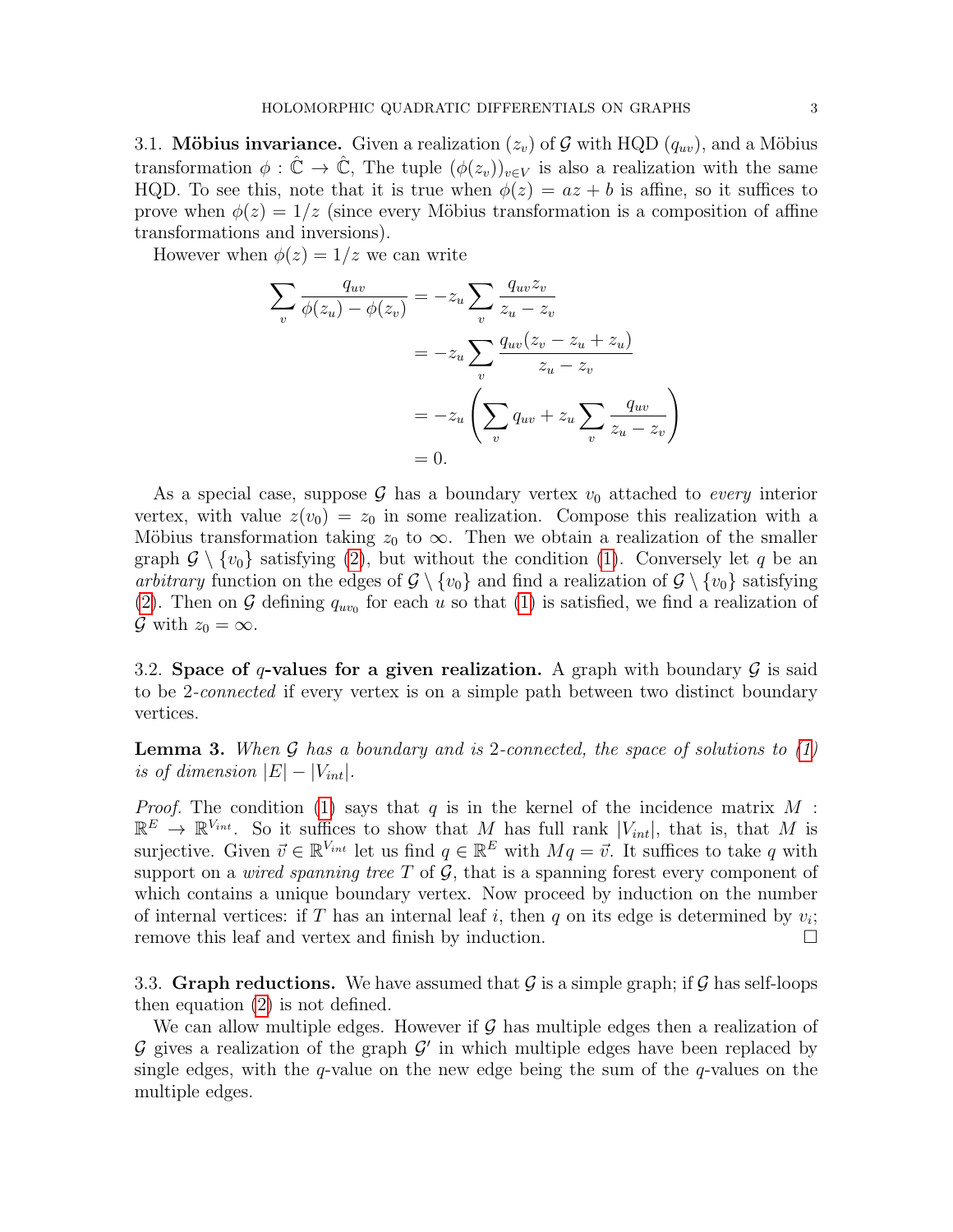Suppose  $\mathcal G$  has an interior vertex v of degree 2, with neighbors  $u, w$ . Consider a realization  $(q, z)$ . Then at v we have (when  $q_{uv} \neq 0$ )

$$
\frac{q_{uv}}{z_v - z_u} - \frac{q_{uv}}{z_v - z_w} = 0,
$$

or  $z_u = z_w$ . In particular a realization of G is also a realization of G', the graph in which edge uv and wv have been contracted (and the values  $q_{uv}, q_{uv}$  have been discarded). It is therefore convenient to assume that interior vertices of  $\mathcal G$  have degree at least 3.

3.4. Example with a family of realizations. When  $G$  is bipartite, and all boundary vertices are on the same side of the bipartition (say, all boundary vertices are white), then Problem 2 for certain nongeneric  $q$  can have a one or more parameter family of solutions.



<span id="page-3-0"></span>Figure 1.

Consider for example the graph of Figure [1,](#page-3-0) with boundary vertices  $v_1, v_2, v_3$ . Suppose that  $q$  satisfies [\(1\)](#page-0-0) at all vertices including the boundary vertices. Then we claim that for fixed boundary values  $z_1, z_2, z_3$ , equation [\(2\)](#page-0-1) has a solution in which  $z_6 = z_7 = z_8 = b$  for any value of  $b \neq z_1, z_2, z_3$ . The equations at  $v_4$  and  $v_5$  are trivial, and the equations at  $v_6, v_7, v_8$  are

<span id="page-3-1"></span>(3) 
$$
\frac{q_{64}}{b-z_4} + \frac{q_{65}}{b-z_5} + \frac{q_{61}}{b-z_1} + \frac{q_{62}}{b-z_2} + \frac{q_{63}}{b-z_3} = 0
$$

<span id="page-3-2"></span>(4) 
$$
\frac{q_{74}}{b-z_4} + \frac{q_{75}}{b-z_5} + \frac{q_{71}}{b-z_1} + \frac{q_{72}}{b-z_2} + \frac{q_{73}}{b-z_3} = 0
$$

(5) 
$$
\frac{q_{84}}{b - z_4} + \frac{q_{85}}{b - z_5} + \frac{q_{81}}{b - z_1} + \frac{q_{82}}{b - z_2} + \frac{q_{83}}{b - z_3} = 0
$$

and the last is a consequence of the first two (since  $q_{6j}+q_{7j}+q_{8j}=0$  for  $j=1,2,3,4,5$ ). Given b we can solve [\(3\)](#page-3-1) and [\(4\)](#page-3-2) for  $z_4$ ,  $z_5$  on condition that  $q_{64}q_{75} - q_{65}q_{74} \neq 0$ , since they are linear in  $\frac{1}{b-z_4}$ ,  $\frac{1}{b-z_4}$  $\frac{1}{b-z_5}$ .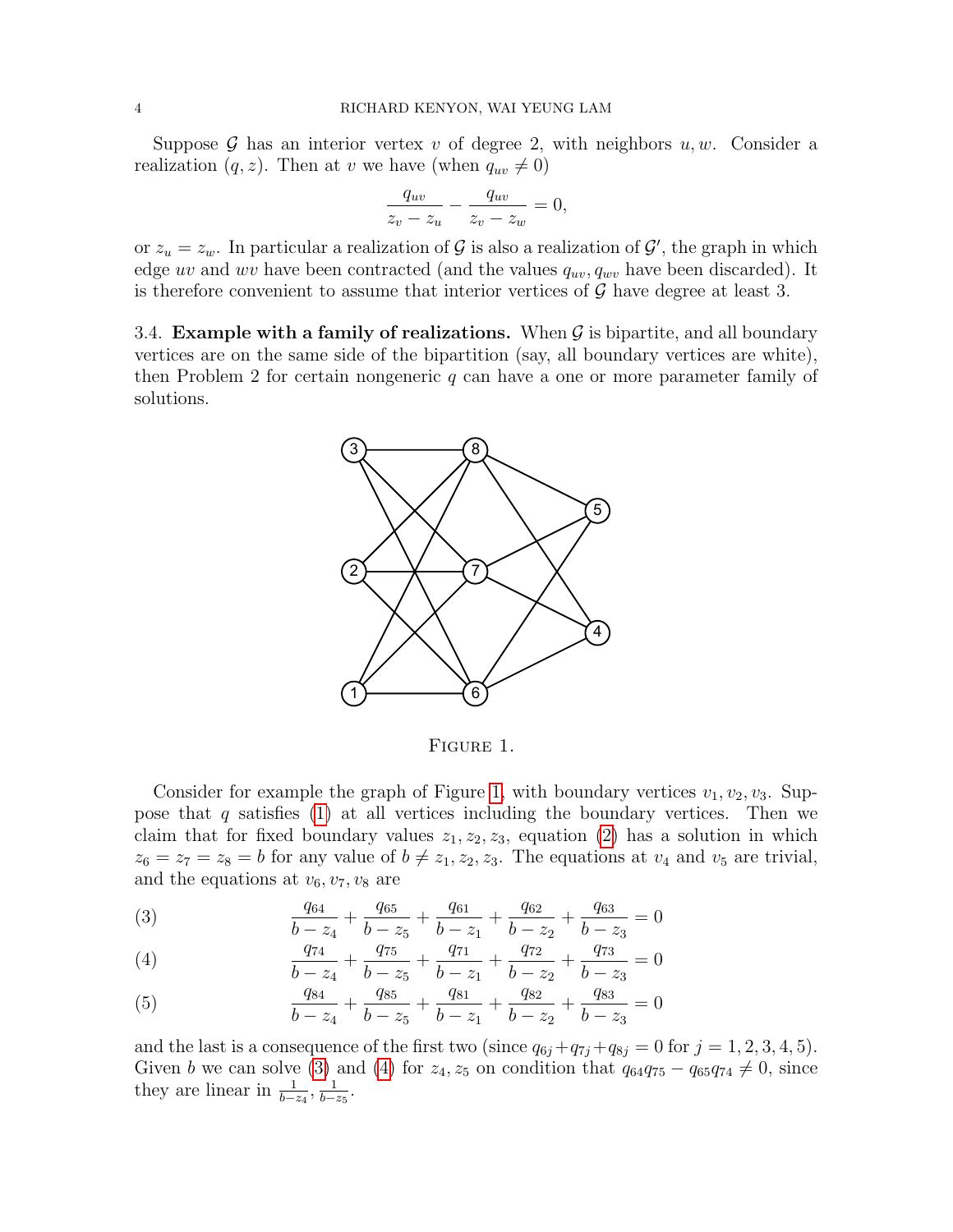### 4. LC-CIRCUITS

<span id="page-4-0"></span>We show in this section that a holomorphic quadratic differential satisfying [\(2\)](#page-0-1) but not necessarily [\(1\)](#page-0-0) can be regarded as the reactive power in an AC circuit consisting of inductors and capacitors, where the  $z_v$ 's represent the complex voltages.

We consider a circuit with combinatorics  $\mathcal{G} = (V, E)$ , which is driven at boundary vertices by a sinusoidal wave with a common frequency  $\omega$  but various phases. In order to explain the concept of real power and reactive power, we assume for the moment that there are resistors in the circuit as well.

The voltages  $\{U(t)\}\$ at the boundary vertices are imposed and satisfy:

$$
U_v(t) = \text{Re}(u_v e^{i\omega t})
$$

for some  $u: V_b \to \mathbb{C}$  and fixed real  $\omega$ . Let us discuss how to compute the voltages at the interior vertices; these will have the same form for some function  $u: V \to \mathbb{C}$ .

Under a sinusoidal waveform, associated to a capacitor with capacitance  $C > 0$ , an inductor with inductance  $L > 0$  and a resistor  $R > 0$  is an *impedance* 

$$
Z_{capacitor} = \frac{1}{i\omega C}
$$

$$
Z_{inductor} = i\omega L
$$

$$
Z_{resistor} = R.
$$

We assume each edge consists of some subset of an inductor, a capacitor or a resistor, connected in series. The impedance on the edge is the sum of the impedances of the individual elements. We thus have  $Z : E \to \mathbb{C}$  defined on unoriented edges. Note that if no resistor is present, Z is pure imaginary.

We define at each vertex the *complex voltage*  $U := ue^{i\omega t}$  and  $U = \text{Re}(U)$ . Ohm's law relates complex voltage U, complex current I on edges, and impedance via

$$
\mathbf{U}_v - \mathbf{U}_w = \mathbf{I}(e_{vw}) Z_{vw}
$$

and Kirchhoff's current law say that at each interior vertex  $v$ ,

$$
\sum_{w \sim v} \mathbf{I}(e_{vw}) = 0,
$$

that is, there is no current lost at  $v$ . Combining these two laws, we see that  **must** satisfy  $\Delta U = 0$  at interior vertices for the associated Laplacian operator  $\Delta : \mathbb{C}^V \to \mathbb{C}^V$ defined by

$$
\Delta \mathbf{U}(v) = \sum_{w \sim v} \frac{1}{Z_{vw}} (\mathbf{U}(v) - \mathbf{U}(w)).
$$

Typically  $\Delta$  is nonsingular: a frequency  $\omega$  such that det  $\Delta = 0$  is a resonant frequency. The set of resonant frequencies is finite and nonempty if there are no resistances, see Theorem [10](#page-10-4) below.

For nonresonant frequencies, the function U exists and is harmonic at interior vertices, that is,  $\Delta U(v) = 0$  there. The *real* current through the oriented edge  $e_{uv}$  is

$$
I(e_{vw}) = \text{Re}(\mathbf{I}(e_{vw})) = \text{Re}(e^{i\omega t}(u_w - u_v)/Z_{vw}).
$$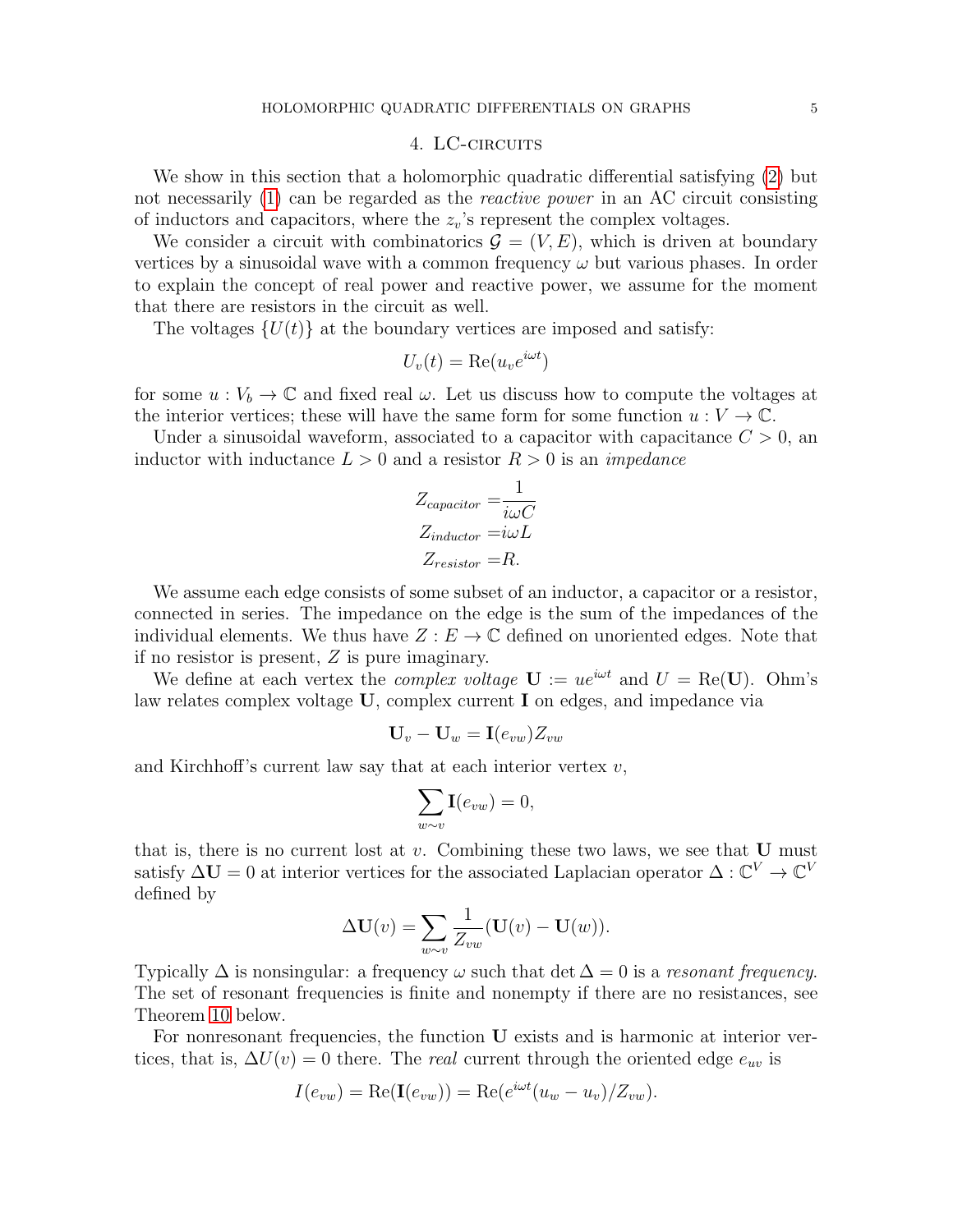We have

<span id="page-5-0"></span>(6) 
$$
U_w - U_v = \text{Re}(e^{i\omega t}(u_w - u_v)) = |u_w - u_v|\cos(\omega t + \phi)
$$

<span id="page-5-1"></span>(7) 
$$
I(e_{vw}) = \text{Re}(e^{i\omega t}(u_w - u_v)/Z_{vw}) = \frac{|u_w - u_v|}{|Z_{vw}|}\cos(\omega t + \phi + \tilde{\phi})
$$

where  $Z_{vw} = |Z_{vw}|e^{-i\tilde{\phi}}$ . We now calculate the *instantaneous power*, by multiplying [\(6\)](#page-5-0) and  $(7)$ :

$$
P_{vw}(t) := (U_w - U_v)I(e_{vw}) = \frac{|u_w - u_v|^2}{2|Z_{vw}|}\Big(\cos(\tilde{\phi})(1 + \cos(2\omega t + 2\phi)) - \sin\tilde{\phi}\sin(2\omega t + 2\phi)\Big).
$$

In terms of complex power

$$
S_{vw} := (\mathbf{U}_w - \mathbf{U}_v) \overline{\mathbf{I}(e_{vw})} = \frac{|u_w - u_v|^2}{|Z_{vw}|} (\cos \tilde{\phi} - i \sin \tilde{\phi}),
$$

the instantaneous power can be written as

$$
P_{vw}(t) = \frac{1}{2} (\text{Re}\, S_{vw}(1 + \cos(2\omega t + 2\phi)) + \text{Im}\, S_{vw} \, \sin(2\omega t + 2\phi)).
$$

The first part of this equation

$$
\frac{1}{2}\operatorname{Re}S_{vw}(1+\cos(2\omega t+2\phi))
$$

is non-negative and regarded as power dissipated in resistors. In fact if the edge consists of resistors only, it is the same as the instantaneous power since  $\text{Im } S = 0$ . In general, the average power over a period is  $\frac{1}{2}$  Re  $S_{vw}$ , which is called *real power*.

On the other hand, the second part of the instantaneous power

$$
\frac{1}{2}\operatorname{Im} S_{vw}\sin(2\omega t + 2\phi)
$$

does not contribute any energy over a period. If the edge does not contain any resistors, then this term is exactly the instantaneous power as  $\text{Re } S_{vw} = 0$ . The quantity Im  $S_{vw}$ is called the reactive power.

After this explanation of the physical meaning, we can now go back to our original setting where there are no resistors in the circuit and hence no energy loss. In this case the complex power is purely imaginary

$$
S_{vw} = (\mathbf{U}_w - \mathbf{U}_v) \overline{\mathbf{I}(e_{vw})} = |u_w - u_v|^2 / \overline{Z}_{vw} =: iq_{vw}
$$

where  $q: E \to \mathbb{R}$  and  $q_{vw} = q_{wv}$ . Kirchhoff's current law implies that for every interior vertex v

$$
0 = \sum_{w} \mathbf{I}(e_{vw}) = \sum_{w} -\frac{i q_{vw}}{\overline{u_w} - \overline{u_v}} e^{i\omega t}
$$

which is equivalent to

$$
0 = \sum_{w} \frac{q_{vw}}{u_w - u_v}.
$$

Question. Under what general circumstances will it be the case that [\(1\)](#page-0-0) holds (at internal vertices) as well? Is there a "physical" meaning for such a circuit?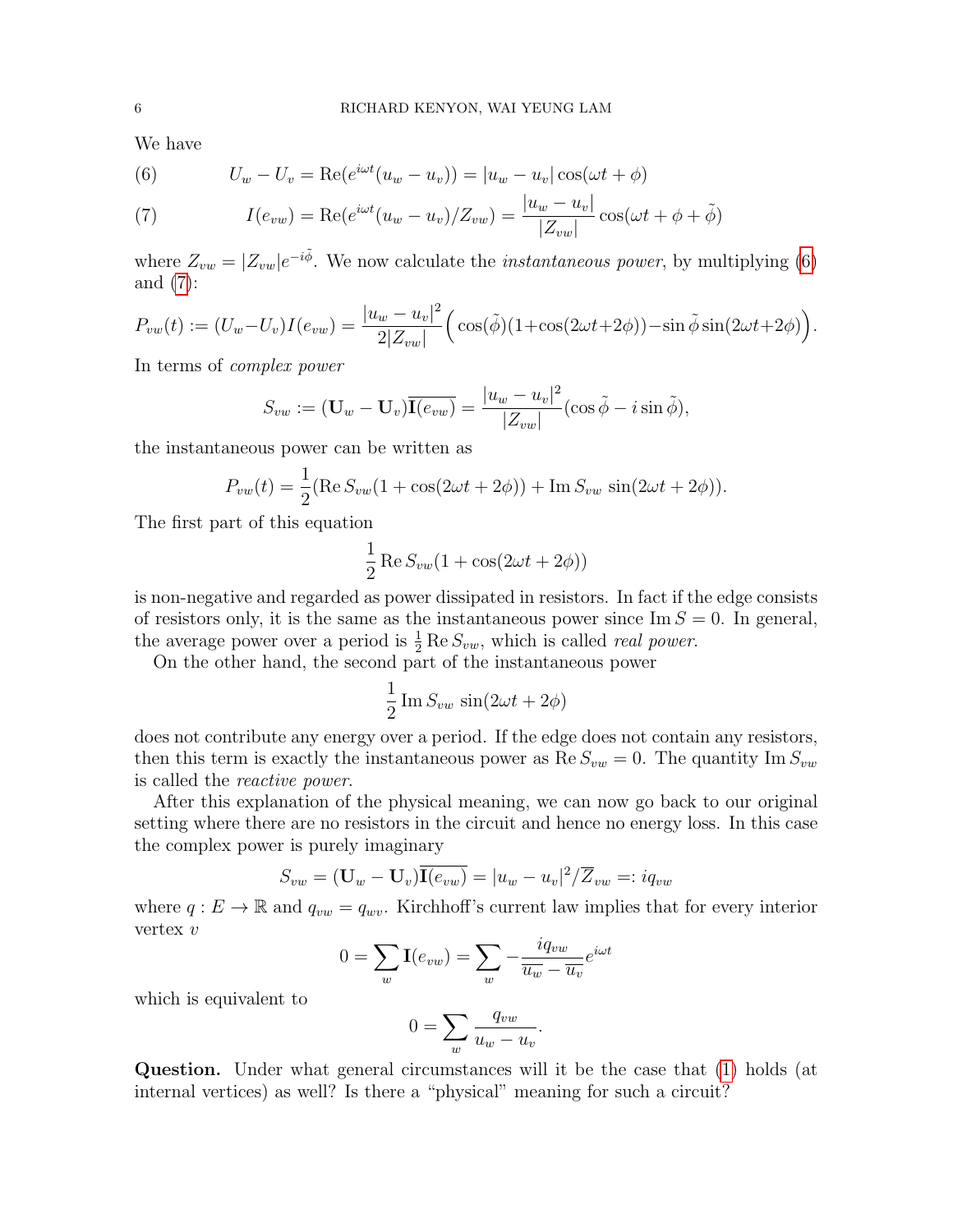#### 5. Contraction and deletion

<span id="page-6-0"></span>If e is an edge of G let  $G - e$  be the graph with edge e deleted and  $G/e$  be the graph with edge e contracted (identify the two vertices of e and remove e). We say q satisfying [\(1\)](#page-0-0) is *generic* if it is in a Zariski open set, that is, the q are algebraically independent modulo equation [\(1\)](#page-0-0). For example, we can choose q algebraically independently on the complement of a wired spanning tree of  $\mathcal{G}$ ; then the values on the tree edges are determined uniquely by [\(1\)](#page-0-0), as in the proof of Lemma [3.](#page-2-0)

<span id="page-6-2"></span>**Theorem 4.** Suppose G has boundary  $v_1, \ldots, v_k$  with  $k \geq 2$  and every interior vertex is connected to every boundary vertex. Take a generic function  $q : E \to \mathbb{R}$  satisfying [\(1\)](#page-0-0). With distinct boundary values  $\{z_k\}_{v_k\in V_b}$  prescribed, and e an edge connecting two interior vertices, the number  $N(\mathcal{G})$  of distinct solutions  $\{z_i\}$  to [\(2\)](#page-0-1) satisfies the contraction-deletion relation  $N(\mathcal{G}) = N(\mathcal{G} - e) + N(\mathcal{G}/e)$ .

*Proof.* We can assume  $q_{vw} \in \mathbb{C}$ , since the number of solutions  $\{z_v\}_{v\in V}$  to [\(2\)](#page-0-1) is the same whether q is generic over  $\mathbb C$  or over  $\mathbb R$ .

We claim that we can move a single interior  $z<sub>v</sub>$  arbitrarily, to get a nearby solution, by changing only the values  $q_{vw}$  and  $q_{wv_1}$  for neighbors w of v. Suppose we change  $z_v$  to  $z_v + \delta$  for small  $\delta$ , keeping other zs fixed; we can simultaneously change  $q_{vw}$  to  $q_{vw} + \varepsilon_w$ ,  $q_{wv_1}$  to  $q_{wv_1} - \varepsilon_w$ , and  $q_{vv_1}$  to  $q_{vv_1} - \sum_{w \sim v} \varepsilon_w$  for some small  $\varepsilon_w$ 's so that  $(2)$ is still satisfied. To see this, differentiating  $(2)$  at w gives

<span id="page-6-1"></span>
$$
\frac{dq_{vw}}{z_w - z_v} + \frac{q_{vw}dz_v}{(z_w - z_v)^2} + \frac{dq_{wv_1}}{z_w - z_{v_1}}
$$

,

and setting  $dq_{wv_1} = -dq_{vw}$  this is zero if

(8) 
$$
\frac{dq_{vw}}{dz_v} = \frac{q_{vw}(z_w - z_{v_1})}{(z_v - z_w)(z_v - z_{v_1})}.
$$

Differentiating  $(2)$  at v gives

$$
\sum_{w \sim v, w \neq v_1} \left( \frac{dq_{vw}}{z_v - z_w} - \frac{q_{vw}dz_v}{(z_v - z_w)^2} \right) + \frac{dq_{vv_1}}{z_v - z_{v_1}} - \frac{q_{vv_1}dz_v}{(z_v - z_{v_1})^2}.
$$

Substituting  $dq_{vv_1} = -\sum dq_{vw}$  this is also zero under condition [\(8\)](#page-6-1). This completes the proof of the claim.

The genericity assumption on  $q_s$ , with the above claim, now implies that for any solution  $\{z_v\}_{v\in V}$ , the values  $z_v$  are distinct.

Now let  $\{q(t), z_v(t)\}_{t\in[0,1]}$  be a continuous one-parameter family of quadratic holomorphic differentials and realizations, with  $q(0) = q$ , with  $q_{vw}(t) \neq 0$  for  $t < 1$ , and  $q(1)$  equal to zero on edge e and nonzero elsewhere. Boundary z-values are fixed.

Each solution  $\{z_v(t)\}\$  varies continuously in t, and adjacent  $z_v(t)$  are distinct for t sufficiently small. Under the genericity assumption we can assure that they remain distinct for all  $t$ : the path just needs to avoid the (real codimension 2) subset where some pair of zs become equal. The only exception is at  $t = 1$  where it may be the case that  $z_v \to z_w$ :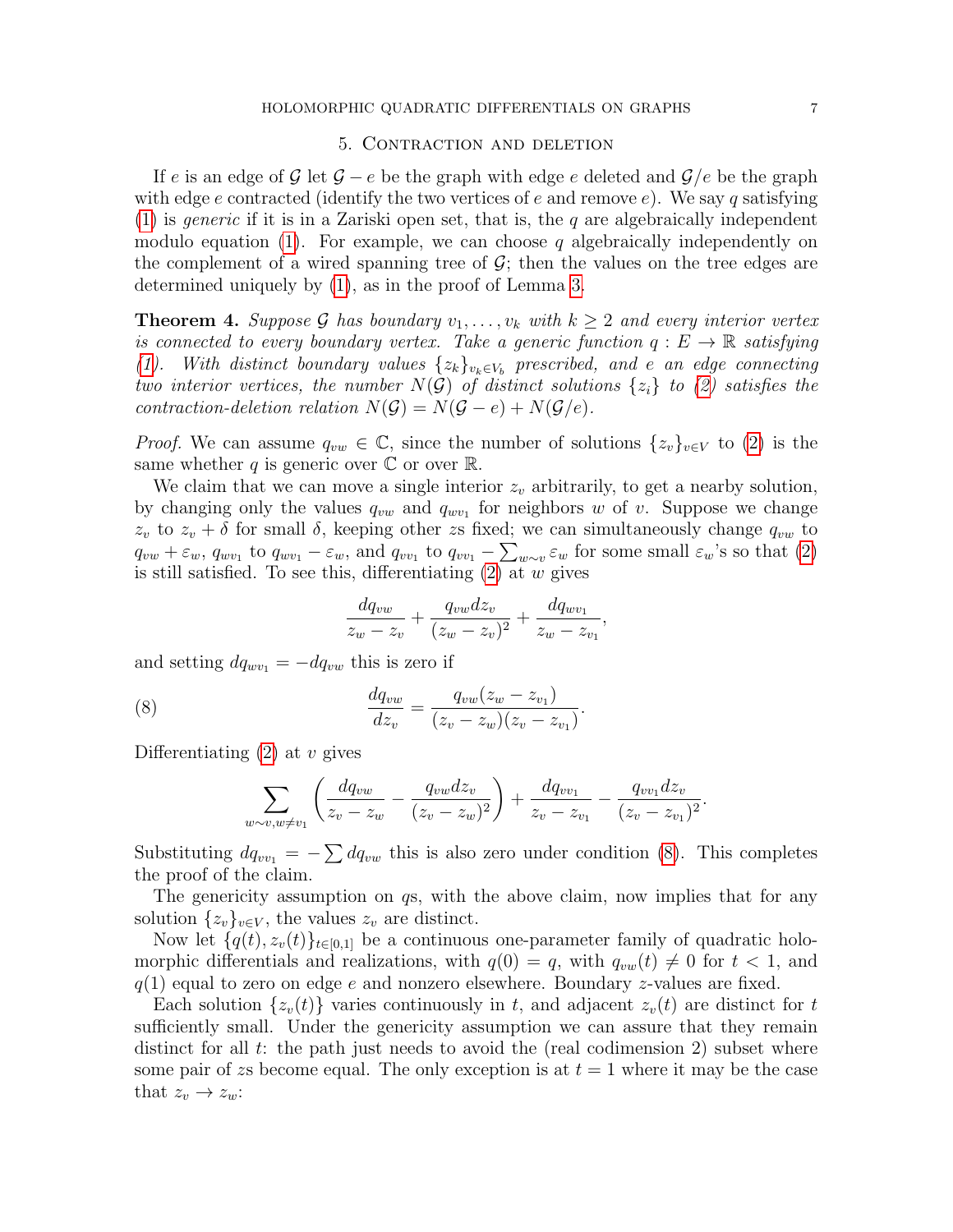Now as  $t \to 1$ , since  $q_e = c_e(z_v - z_w)^2 \to 0$ , either the current  $c_e(z_v - z_w) \to 0$  or the potential drop  $z_v - z_w \rightarrow 0$  (or both). We can rule out the case of both happening by genericity (of the approach vector of the path), since both going to zero is a complex codimension-two condition. If  $z_v \to z_w$ , but  $c_e(z_v - z_w) \to 0$  then we obtain a solution on  $\mathcal{G}/e$ . If  $z_v \nrightarrow z_w$  but  $c_e(z_v - z_v) \rightarrow 0$  then we obtain a solution on  $\mathcal{G} - e$ .

Conversely let us show that, given a solution on  $\mathcal{G}/e$  or  $\mathcal{G} - e$ , we can construct a nearby solution on  $\mathcal{G}$ .

First consider the case of a solution on  $\mathcal{G} - e$ . By Lemma [5](#page-7-0) below and the implicit function theorem, starting with a realization of  $G - e$  satisfying  $z_v \neq z_w$ , we can find a nearby realization of  $\mathcal G$  for any sufficiently small  $q_{vw}$ .

Similarly consider a solution on  $\mathcal{G}/e$ . Lemma [6](#page-7-1) below (and the implicit function theorem) shows that we can build a nearby solution on  $\mathcal G$  for small  $q_e$ .

If z is a realization recall the associated Laplacian operator  $\Delta$  defined by

<span id="page-7-2"></span>
$$
\Delta f(v) = \sum_{w} c_{vw} (f_v - f_w),
$$

where  $c_{vw} = q_{vw}/(z_v - z_w)^2$ . It is invertible for generic q. Note that by [\(2\)](#page-0-1), z is harmonic for  $\Delta$  at interior vertices. The inverse of  $\Delta$  is the *Green's function*  $G = (G_{v,w})_{v,w \in V_{int}}$ .

<span id="page-7-0"></span>**Lemma 5.** For generic q, let z be a solution to [\(2\)](#page-0-1), v a vertex and  $e = v_1v_2$  an edge. Then

(9) 
$$
\frac{dz_v}{dq_e} = \frac{G_{v,v_1} - G_{v,v_2}}{z_{v_1} - z_{v_2}}.
$$

The formula still holds when  $v = v_1$  or  $v = v_2$ .

*Proof.* Differentiate the equation [\(2\)](#page-0-1) with respect to  $q_e$  keeping other qs fixed. If  $v \neq v_1, v_2$  then

$$
0 = -\sum_{w \sim v} \frac{q_{vw}}{(z_v - z_w)^2} (dz_v - dz_w) = -\sum_{w \sim v} c_{vw} (dz_v - dz_w)
$$

so that dz is harmonic at v. If  $v = v_1$  then

$$
0 = \frac{dq_e}{z_{v_1} - z_{v_2}} - \sum_{w \sim v} c_{vw}(dz_v - dz_w)
$$

and similarly at  $v = v_2$ , so that dz is harmonic at all vertices except  $v_1, v_2$  where it has Laplacian  $\pm \frac{dq_e}{q}$  $\frac{dq_e}{z_{v_1}-z_{v_2}}$  respectively, and the boundary where it is zero. This is precisely  $(9).$  $(9).$ 

Note that given a harmonic function on a graph  $\mathcal{G}/e$  with a contracted edge e we can still define the current across e as the sum of the currents on edges connecting (in  $\mathcal{G}$ ) to the head of e, when these edges are oriented away from e.

<span id="page-7-1"></span>**Lemma 6.** Let  $e = v_1v_2$  be an edge of G. For generic q on  $\mathcal{G}/e$ , let  $z_0$  be a realization of  $\mathcal{G}/e$ . Then for small  $q_e$  there is a unique realization z of  $\mathcal{G}$  with, for all  $v \in \mathcal{G}$ ,  $z_v - z_{0,v} = O(q_e)$ . We have

$$
\frac{dz_v}{dq_e} = \frac{I_e^v}{I_e}
$$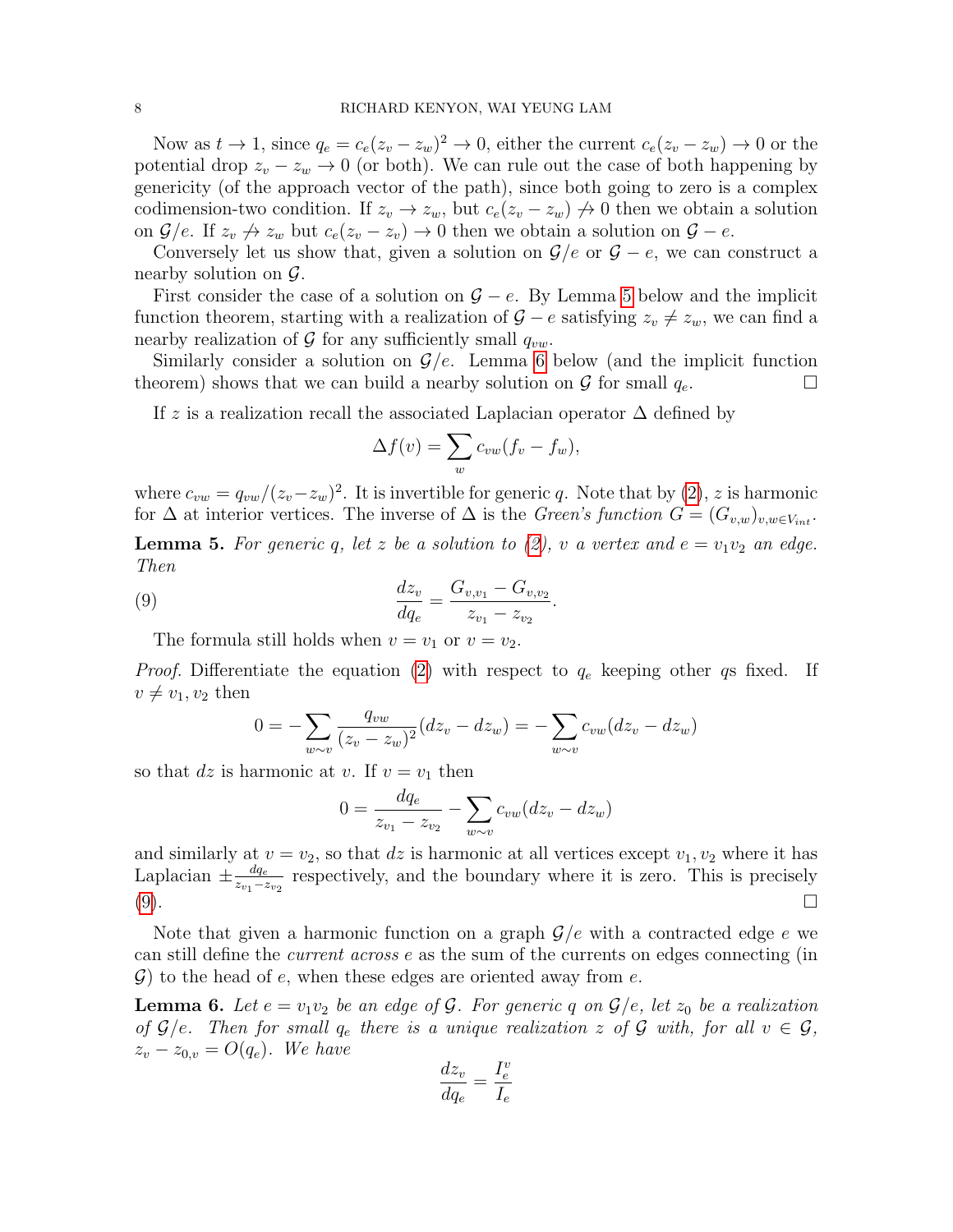where  $I_e^v$  is the current across e in  $\mathcal{G}/e$  from the Green's function  $G_{\mathcal{G}/e}(v, \cdot)$  and  $I_e$  is the current of z across e in  $\mathcal{G}/e$  due to the boundary conditions.

*Proof.* For the graph  $\mathcal G$  we can rewrite [\(9\)](#page-7-2) by multiplying the numerator and denominator of the RHS by  $c_e$ . Then the denominator corresponds to the current across  $e$ for the harmonic function  $z$ . When the edge  $e$  is contracted this becomes the current across e in  $\mathcal{G}/e$  which is nonzero by genericity. (The numerator,  $(G_{v,u_2} - G_{v,u_1})c_e$ , is the *transfer current* from  $v$  to  $e$ : the current across  $e$  due to the function with boundary values  $z_b$ , and which is harmonic on interior vertices of  $\mathcal{G}/e$  except at v, where one unit of current enters.)  $\Box$ 

<span id="page-8-1"></span>**Theorem 7.** Suppose G has boundary of size  $k \geq 2$  and every interior vertex is connected to every boundary vertex. Let  $\mathcal{G}_{int}$  be the induced graph on the interior vertices. Then the number  $N_g$  of realizations z for fixed generic q is  $(-1)^{|V_{int}|}\chi(-k+2)$  where  $\chi$  is the chromatic polynomial of  $\mathcal{G}_{int}$ .

As a special case when the boundary has size  $k = 2$  there are no realizations.

*Proof.* As before we send one boundary vertex to  $\infty$  using a Möbius transformation, and assume that  $q$  is positive on the remaining graph, which now has boundary of size  $k-1$ .

Recall that the Tutte polynomial  $T_{\mathcal{H}}(x, y)$  of a graph  $\mathcal{H}$  can be defined by the deletion-contraction relation  $T_{\mathcal{H}}(x, y) = T_{\mathcal{H}-e}(x, y) + T_{\mathcal{H}/e}(x, y)$  (for e not a bridge or selfloop) with the base cases  $T_{\mathcal{H}}(x, y) = x^i y^j$  if  $\mathcal{H}$  has i bridges and j selfloops (and no other edges) [\[3\]](#page-10-5). By Theorem [4](#page-6-2) the quantity  $N<sub>G</sub>$  satisfies the same recurrence as the Tutte polynomial of  $\mathcal{G}_{int}$ . However note that if  $\mathcal{G}_{int}$  has a self-loop then  $N_{\mathcal{G}} = 0$ . Thus  $N_{\mathcal{G}}$  can be identified with a multiple of  $T_{\mathcal{G}_{int}}(x,0)$ .

A connected graph with only bridges for edges is a tree, so it remains to compute  $N_{\mathcal{G}}$  when  $\mathcal{G}_{int}$  is a tree. If  $\mathcal{G}_{int}$  is a tree, let us see how  $N_{\mathcal{G}}$  changes when we delete or contract an edge connected to a leaf. Contracting an edge connected to a leaf yields a tree with one fewer edge; deleting the edge yields a single vertex (for which  $N_{\{v\}} = k - 2$  and a tree with one fewer edge. Thus

$$
N_{\mathcal{G}} = N_{\mathcal{G}/e} + N_{\mathcal{G}-e}
$$
  
= 
$$
N_{\mathcal{G}/e} + N_{\mathcal{G}/e} N_{\{v\}}
$$
  
= 
$$
N_{\mathcal{G}/e} + N_{\mathcal{G}/e}(k-2)
$$

from which we arrive at  $N_g = (k-2)(k-1)^{|E|}$ . We find  $N_g = (k-2)T_{g_{int}}(k-1,0)$ . Finally, for a connected graph,  $\chi_{\mathcal{G}}(-x) = (-1)^{|\mathcal{G}|} x T(1+x, 0)$ .

5.1. Chromatic polynomial and compatible orientations. For a graph with boundary  $V_b$  and a function  $u: V_b \to \mathbb{R}$ , a *compatible orientation* is an acyclic orientation, with no internal sources or sinks, with no oriented path from a boundary vertex to another boundary vertex of higher or equal  $u$ -value.

<span id="page-8-0"></span>In [\[1\]](#page-10-0) it was shown that the number of compatible orientations for a graph with distinct boundary values does not depend on the values themselves (or even their relative order).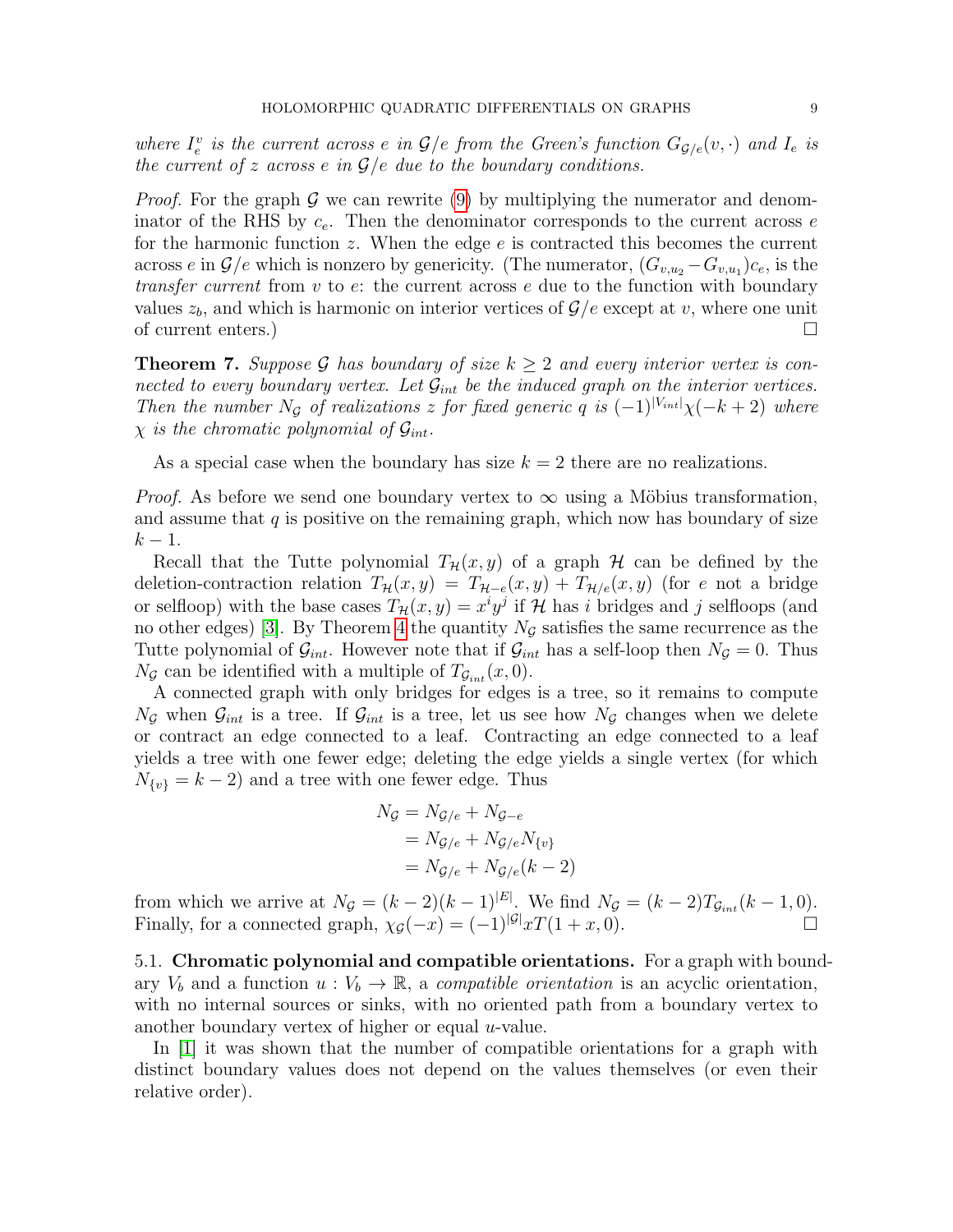**Theorem 8.** For a graph G and integer  $k \geq 1$ ,  $\chi_{\mathcal{G}}(-k)$  is the number of compatible orientations of  $\mathcal{G}_k$ , the graph obtained from  $\mathcal G$  by adding  $k+1$  additional vertices, playing the role of the boundary, each attached to every vertex of  $\mathcal G$ , and given distinct boundary values.

*Proof.* From Theorem [7](#page-8-1) above,  $|\chi(-k)|$  is the number of solutions to the system [\(2\)](#page-0-1) for fixed generic q satisfying  $(1)$ . By the remarks in Section [3.1,](#page-1-1) we can construct a solution with 1 fewer boundary vertex by sending its z-value to  $\infty$ . In this case we can assume without loss of generality that the q on the remaining edges are positive. Now Theorems 1 and 2 of [\[1\]](#page-10-0) relate the set of solutions with the set of compatible orientations.  $\Box$ 

We can use this idea to construct an integral whose value is  $|\chi_{\mathcal{G}}(-k)|$ , as follows. Construct the graph  $\mathcal{G}_k$  as above, and assign it distinct boundary values  $x_0, \ldots, x_k \in \mathbb{R}$ . For any choice of conductances  $(c_1, \ldots, c_m)$  on the edges of  $\mathcal{G}_k$ , let h be the harmonic extension, that is, the solution to the Dirichlet problem with boundary values  $x_0, \ldots, x_k$ . Let  $\Psi: \mathbb{R}^m \to \mathbb{R}^m$  be the map from tuples of edge conductances  $(c_1, \ldots, c_m)$  of  $\mathcal{G}_k$  to tuples of energies  $(q_1, \ldots, q_m)$  for the harmonic extension: here  $q_{uv} = c_{uv}(h(u) - h(v))^2$ . In [\[1\]](#page-10-0) it is shown that the Jacobian of  $\Psi$  is  $\pm \prod_{e}$ qe  $\frac{q_e}{c_e}$ , and the degree of  $\Psi$  as a map on projective space is the number of compatible orientations. We can compute the degree of  $\Psi$  by integrating its Jacobian.

Because  $\Psi$  is homogeneous and  $\Phi^{-1}((0,\infty)^E) \subset (0,\infty)^E$  we can simply integrate  $\tilde{\Psi}$ over the simplex  $\Delta_m$  of (positive) conductances whose sum is 1, where  $\tilde{\Psi} = \pi \circ \Psi$  is  $\Psi$ projected back to the unit simplex. Since the Jacobian of  $\pi$  is  $Z^{-m}$  where  $Z = \sum_{e} q_e$ , the Jacobian of  $\tilde{\Psi}$  is  $\prod_{e=uv}$  $(h(u)-h(v))^2$  $\frac{-h(v))^{2}}{Z}$ . We have proved:

<span id="page-9-0"></span>**Theorem 9.** The chromatic polynomial at  $-k$  satisfies

<span id="page-9-1"></span>(10) 
$$
|\chi_{\mathcal{G}}(-k)| = \frac{1}{|\Delta_m|} \int_{\Delta_m} \prod_{e=uv} \frac{(h(u) - h(v))^2}{Z} dvol
$$

where the integral is over the m-simplex of conductances on  $\mathcal{G}_k$  normalized to sum to 1, h is the harmonic extension with the given conductances and boundary values  $x_0, \ldots, x_k,$   $Z = \sum_e q_e$  is the total Dirichlet energy of  $h$  and dvol is the Lebesgue measure on  $\Delta_m$ .

As an example, let G consist of a single vertex v. Then  $\mathcal{G}_3$  is a star with three boundary vertices  $v_0, v_1, v_2$ . Assign them boundary values 2, 1, 0 respectively and let their corresponding edge conductances be  $c_0, c_1, c_2$  which sum to 1. The harmonic extension h then has  $h(v) = 2c_0 + c_1$ . The above integral is

$$
|\chi_{\mathcal{G}}(-2)| = 2 \int_0^1 \int_0^{1-c_0} \frac{h(v)^2 (h(v) - 1)^2 (h(v) - 2)^2}{(c_2 h(v)^2 + c_1 (h(v) - 1)^2 + c_0 (h(v) - 2)^2)^3} dc_1 dc_0
$$
  
= 
$$
2 \int_0^1 \int_0^{1-c_0} \frac{(2c_0 + c_1 - 2)^2 (2c_0 + c_1 - 1)^2 (2c_0 + c_1)^2}{(-4c_0^2 - 4c_1c_0 + 4c_0 - c_1^2 + c_1)^3} dc_1 dc_0
$$
  
= 2.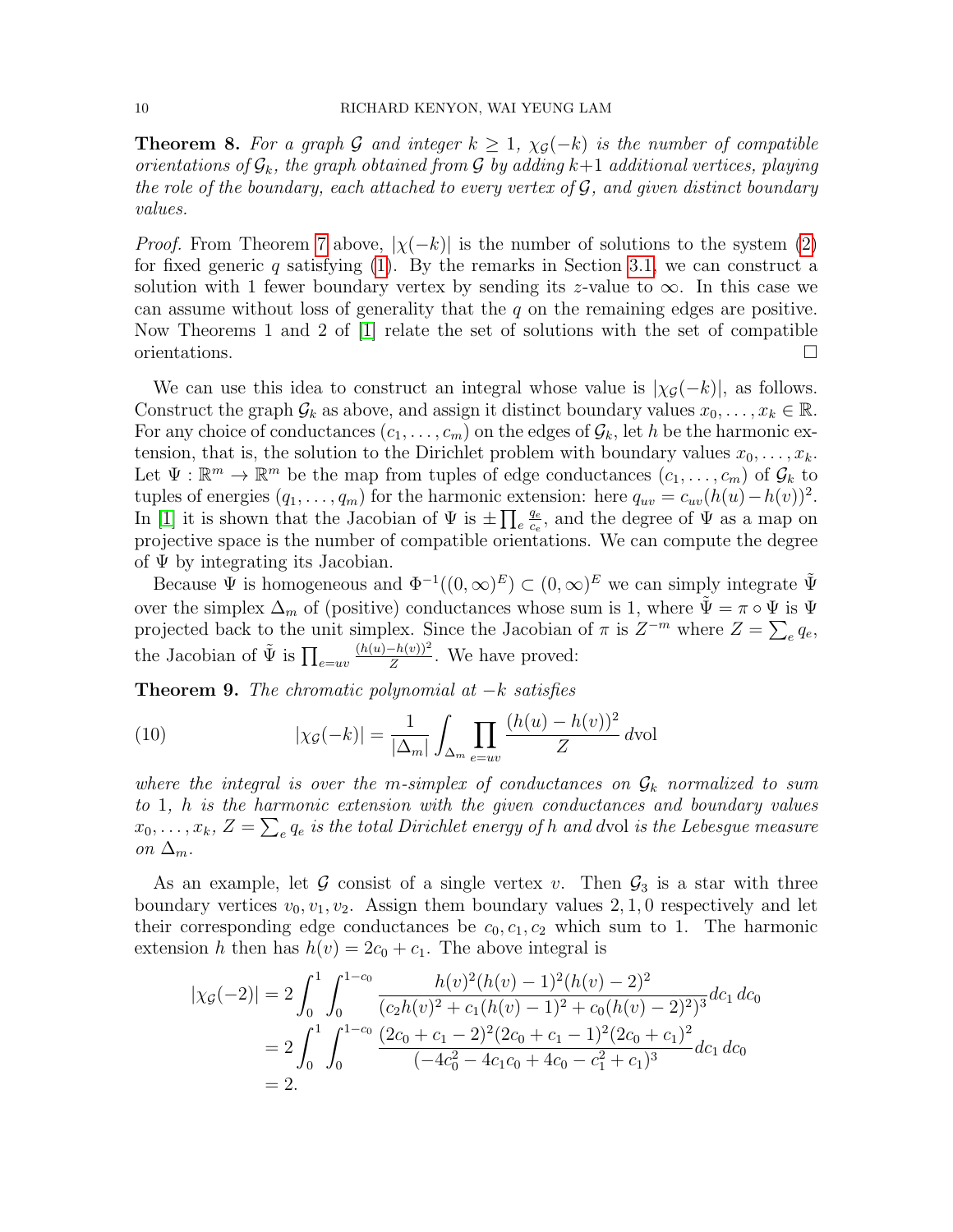The value of the integral does not depend on the precise boundary values 0, 1, 2 we used; can we further simplify this integral by taking particular boundary values, for example when the boundary values are highly skewed?

## 6. Appendix

<span id="page-10-4"></span>**Theorem 10.** In an LC circuit in which not all spanning trees have the same number of inductors, the set of resonant frequencies is finite and nonempty.

Proof. This argument is due to Robin Pemantle. Recall that a multivariate real polynomial  $p(z_1, \ldots, z_n)$  is stable if  $p(z_1, \ldots, z_n) \neq 0$  whenever  $\text{Im}(z_i) > 0$  for each i. See [\[9\]](#page-11-2) for background on stable polynomials. Stability is preserved under certain operations: setting some variables to be real constants; replacing a variable  $z_i$  by  $cz_i$  for  $c > 0$ ; setting some variables equal to each other.

On a finite graph G with variables  $z_e$  on edges, let  $Z = Z({z_e})$  be the weighted sum of spanning trees; it is a homogeneous stable polynomial in the  $z_e$ , see [\[4,](#page-10-6) Prop. 2.4]...in fact this is one of the canonical examples of multivariate stable polynomials. For those edges e with inductors, replace each  $z_e$  by  $L_e z_e$  and for those edges e with capacitors, replace  $z_e$  with  $1/C_e$ . These operations preserve stability (since  $C_e, L_e > 0$ ). Now set all remaining factors of  $z_e$  to a single value z. This also preserves stability. The new one-variable polynomial of  $z$ ,  $Z(z)$ , has only real roots, by stability (and the fact that it has real coefficients). Moreover these roots must be negative since all coefficients are positive. By our hypothesis that not all spanning trees have the same number of inductors,  $Z$  is not a monomial in  $z$ , so has at least one negative root. Now replace z with  $-\omega^2$ , and divide by  $(i\omega)^n$  where n is the degree. This modified (Laurent) polynomial  $\tilde{Z}(-\omega^2)/(i\omega)^n$  is the Laplacian determinant.

Ackowledgements. We thanks Robin Pemantle for providing the argument of Theorem [10.](#page-10-4) R. Kenyon is supported by the NSF grant DMS-1713033 and the Simons Foundation award 327929.

#### **REFERENCES**

- <span id="page-10-0"></span>[1] A. Abrams and R. Kenyon, Fixed-energy harmonic functions, Discrete Analysis, 18 (2017). 21 pp. <http://arxiv.org/abs/1505.05785>.
- <span id="page-10-3"></span>[2] A. I. BOBENKO AND U. PINKALL, *Discretization of surfaces and integrable systems*, in Discrete integrable geometry and physics (Vienna, 1996), vol. 16 of Oxford Lecture Ser. Math. Appl., Oxford Univ. Press, New York, 1999, pp. 3–58.
- <span id="page-10-5"></span>[3] B. BOLLOBAS, *Modern graph theory*, vol. 184 of Graduate Texts in Mathematics, Springer-Verlag, New York, 1998.
- <span id="page-10-6"></span>[4] J. BORCEA AND P. BRÄNDÉN, Applications of stable polynomials to mixed determinants: Johnson's conjectures, unimodality, and symmetrized Fischer products, Duke Math. J., 143 (2008), pp. 205–223.
- <span id="page-10-1"></span>[5] L. A. GOLDBERG AND M. JERRUM, *Inapproximability of the Tutte polynomial*, Inform. and Comput., 206 (2008), pp. 908–929.
- <span id="page-10-2"></span>[6] W. Y. Lam, Discrete minimal surfaces: Critical points of the area functional from integrable systems, Int. Math. Res. Not., (2016). DOI: 10.1093/imrn/rnw267.